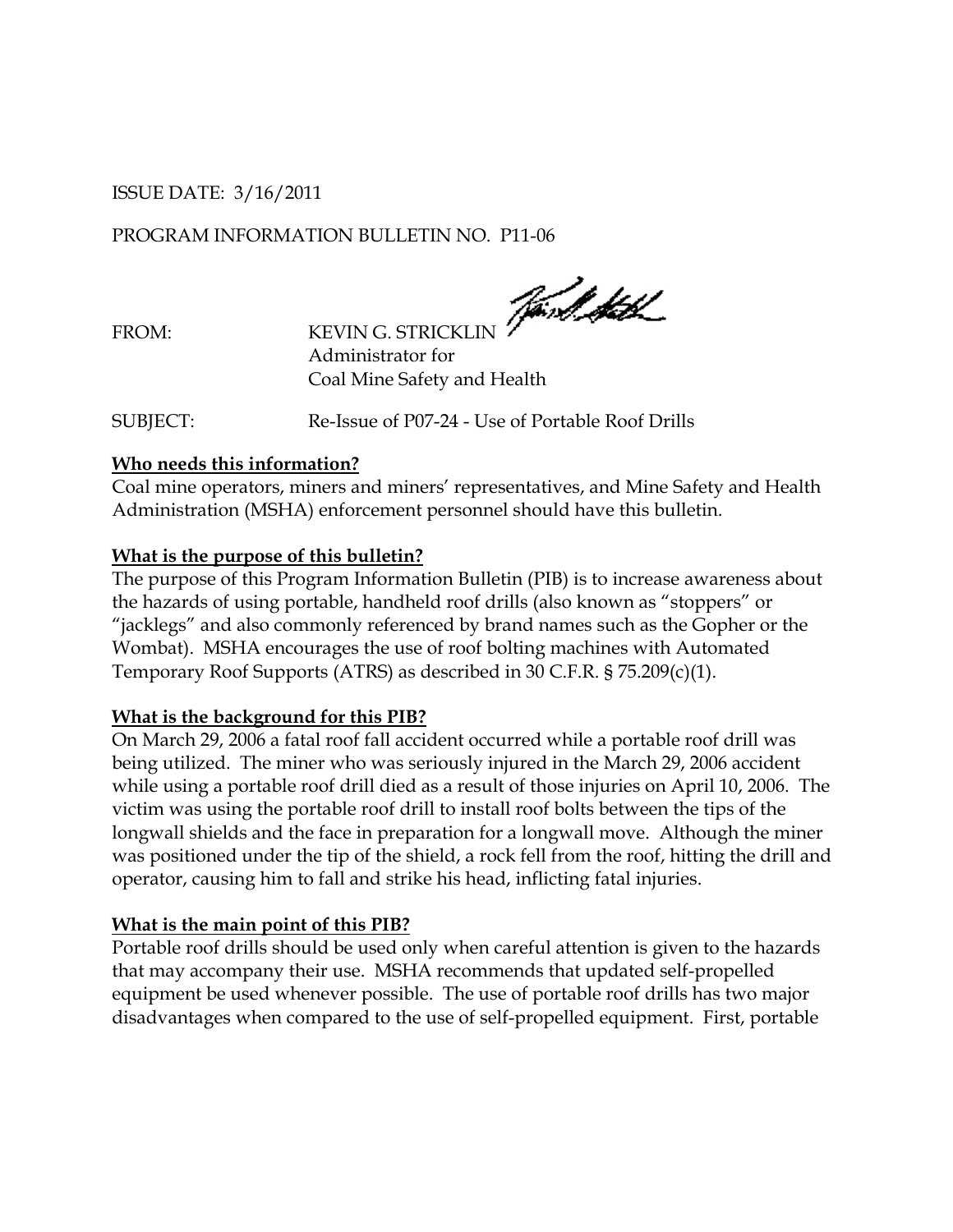roof drills do not have an Automated Temporary Roof Support (ATRS) system. In most cases, manually installed temporary roof supports are required when using portable roof drills. As a result, the lack of an ATRS system exposes individual miners to the hazard of a roof fall while installing temporary support.

The second hazard encountered when using portable roof drills stems from the material handling aspect. Every year, material handling is a persistent source of personnel injury in mining operations. The size, shape and weight of these machines can pose a material handling hazard as the units and accompanying hoses, etc. are carried from drill set-up to drill set-up locations. Numerous injuries have occurred as drill steel sections get stuck in the drill hole and the unit continues to rotate. In addition, the handling of temporary supports has led to many accidents.

### **Information**

The use of portable roof drills has diminished over the past several years. The areas that required the portability that these machines offered are now often accessible using small versatile rubber-tired or crawler-mounted roof bolters equipped with ATRS systems and operator canopies. Some of these self-propelled machines are as narrow as 52 inches. Manufacturers have also developed roof bolters equipped with ATRS systems that are designed specifically to install roof bolts in preparation for longwall moves. These bolters are designed to be trammed along the panline in the same manner as the longwall shearer. All of these machines have some form of ATRS that will help reduce the span of unsupported roof from the shield tips to the face while bolting for longwall moves. The use of these self-propelled roof bolters diminishes the need for portable roof drills, reducing the miner's exposure to the fall of unsupported roof and material handling hazards.

# **What is MSHA's authority for this PIB?**

The Federal Mine Safety and Health Act of 1977, as amended, 30 U.S.C. § 801 et seq.; 30 C.F.R. § 75.209 (c) (1);

# **Is this PIB on the Internet?**

This PIB may be viewed on the World Wide Web by accessing the MSHA home page [\(www.msha.gov\)](http://www.msha.gov/) then choosing "Compliance Info" and "Program Information Bulletins."

# **Who is the MSHA contact person for this PIB?**

Coal Mine Safety and Health, Division of Safety Johnny P. Calhoun, (202) 693-9507 E-mail: [calhoun.johnny@dol.gov](mailto:calhoun.johnny@dol.gov)